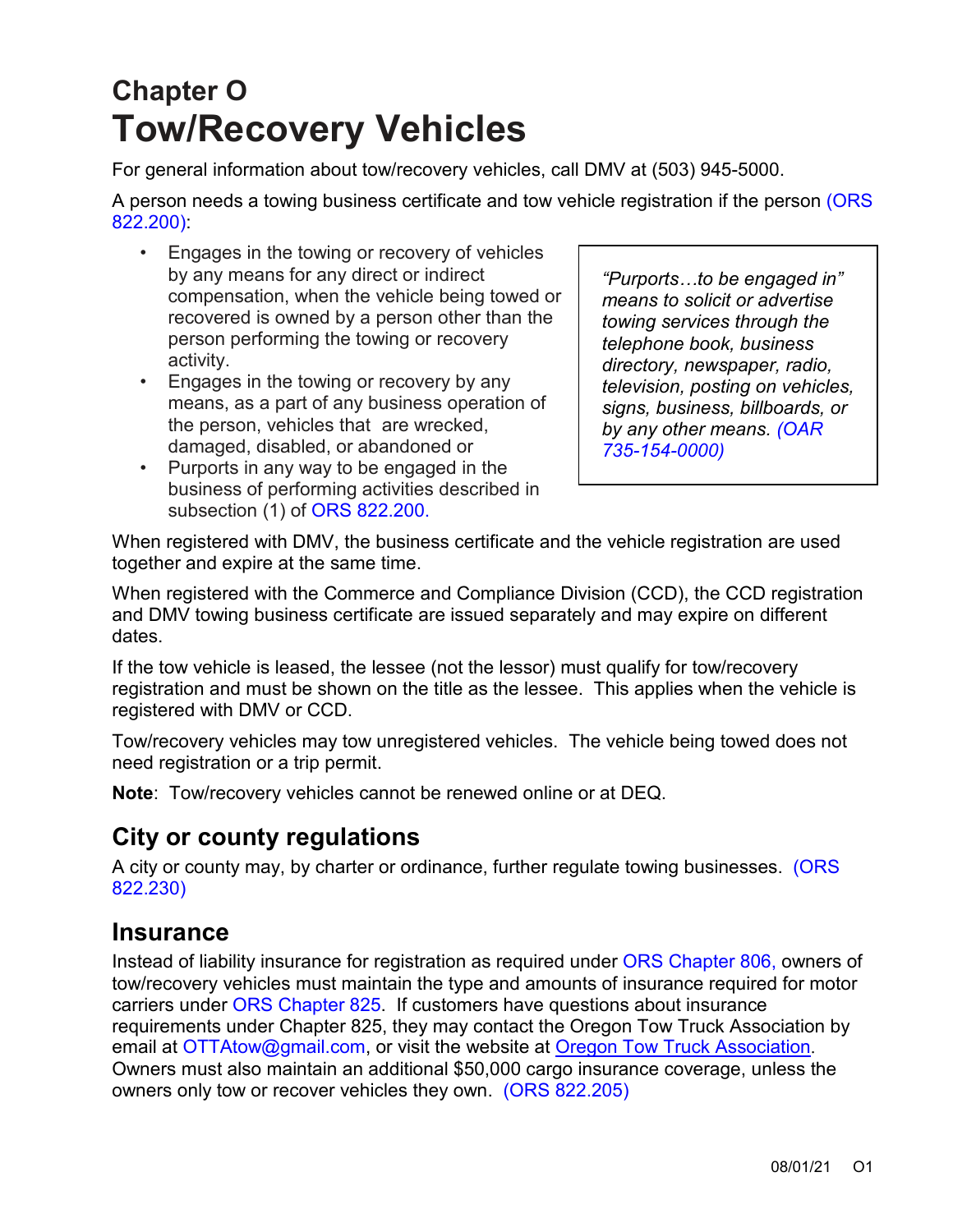Applicants for tow registration are required to provide a certificate of insurance showing that the applicant is insured by a policy which provides the minimum amount and limits of coverage required under ORS Chapter 825 and ORS 822.205. The certificate must include the policy number and the Vehicle Identification Number (VIN). The insurance company must provide DMV written notice of cancellation of the policy and will continue to be liable under the policy until the department receives the notice of cancellation or until the cancellation date specified in the written notice, whichever is later. The certificate of insurance must be provided with initial registration and at each renewal.

## **DEQ**

Tow/recovery vehicles within the Portland Area Vehicle Inspection Program Boundary or Medford Area Vehicle Inspection Program Boundary are subject to DEQ testing. Prorated vehicles are exempt from DEQ testing. For more information about DEQ, see [Chapter K.](https://www.oregon.gov/ODOT/DMV/docs/VTRH/Chapter_K.pdf)

The customer must submit a completed Application for Tow or Recovery Vehicle Certificate, [Form 387](https://www.odot.state.or.us/forms/dmv/387fill.pdf)*,* for each vehicle. A [Form 226](https://www.odot.state.or.us/forms/dmv/226fill.pdf) or [Form 268](https://www.odot.state.or.us/forms/dmv/268fill.pdf) is also required if the title is being transferred or the vehicle is registered with DMV.

The title and business certificate must always be issued in the same name.

The business certificate is valid for one year from the last day of the month in which the original certificate was issued.

Both the registration and business certificate must be current to operate as a tow/recovery vehicle.

When completing Form 387, all applicable boxes and spaces must be completed. See example of Form 387 below.

**Note**: Tow/recovery vehicles cannot be renewed online or at DEQ.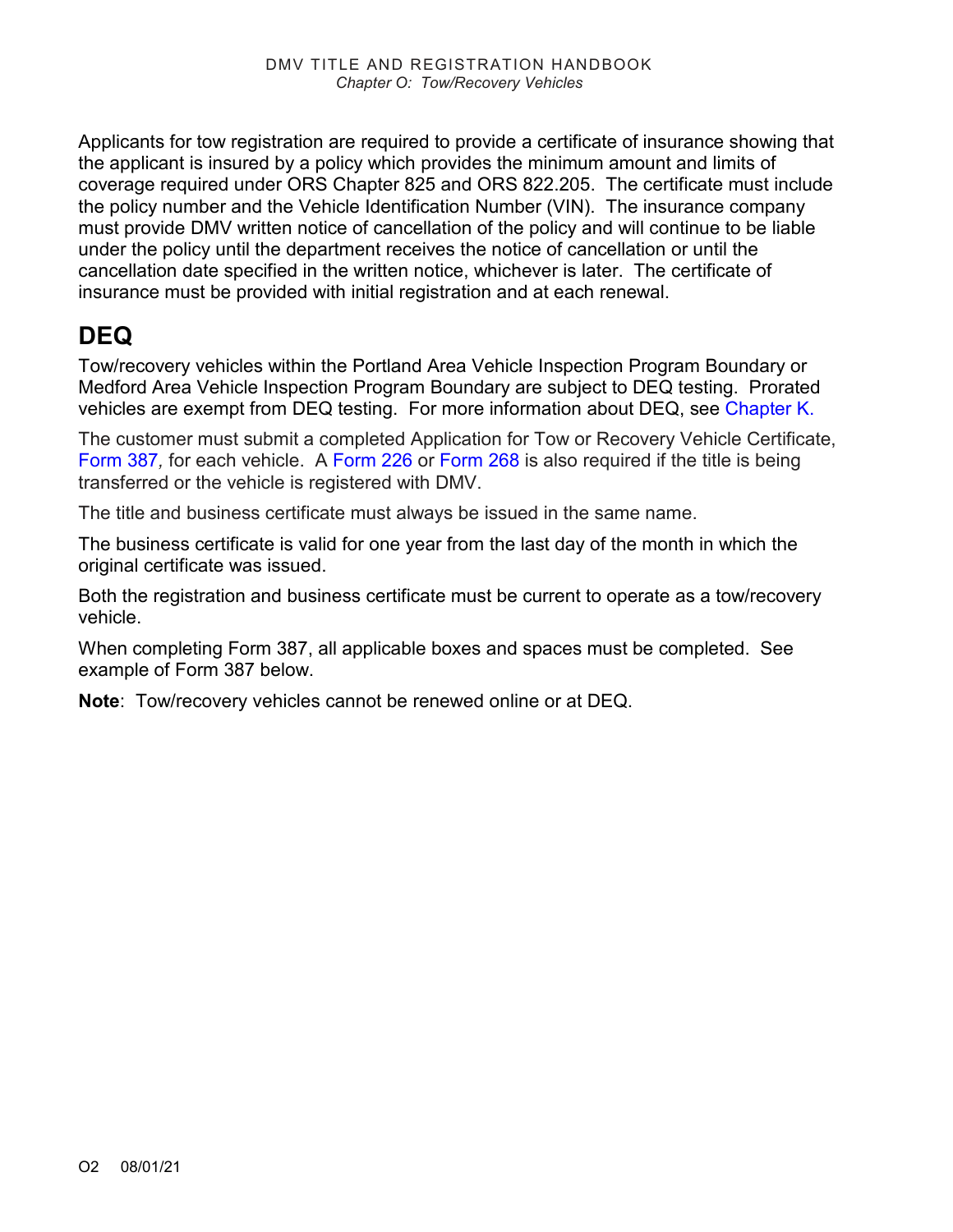#### **Example of APPLICATION FOR TOW OR RECOVERY VEHICLE BUSINESS CERTIFICATE, [FORM 387](https://www.odot.state.or.us/forms/dmv/387fill.pdf)**

*Actual size 8½" x 11"*

| INT OF TRANSPORTATION<br>MOTOR VEHICLE RETVICE<br>ANA AN'L NE, KALEM OF BIGON STELL | <b>Application for Tow or Recovery</b>                                                                                                                                                                                                                                                                                                                                                                                                                                                                                                                                                                                                                                                                                                     | Vehicle Business Certificate |                                                                        |                                      |                        |                  |
|-------------------------------------------------------------------------------------|--------------------------------------------------------------------------------------------------------------------------------------------------------------------------------------------------------------------------------------------------------------------------------------------------------------------------------------------------------------------------------------------------------------------------------------------------------------------------------------------------------------------------------------------------------------------------------------------------------------------------------------------------------------------------------------------------------------------------------------------|------------------------------|------------------------------------------------------------------------|--------------------------------------|------------------------|------------------|
|                                                                                     | TOW BUSINESS CERTIFICATE: A Tow Business Certificate is required for each tow or recovery<br>vehicle operated on Oregon highways. The certificate is valid for one year from the date of application. For<br>Oregon towers, the vehicle must be titled in the same name as listed on Line 4 of this form. Oregon towers must<br>also register with DMV or Commerce and Compliance Division (CCD). Out-of-state towers towing in Oregon<br>must also have valid prorate registration (apportioned registration, international registration plan or IRP).<br><b>INSTRUCTIONS:</b> This application is for a Tow Business Certificate and Tow Plates only. Complete Lines 1                                                                   |                              |                                                                        |                                      |                        |                  |
|                                                                                     | through 7 and sign on Line 8. Send the completed form and fees to: DMV, 1905 Lana Ave. NE, Salem, OR 97314.                                                                                                                                                                                                                                                                                                                                                                                                                                                                                                                                                                                                                                |                              |                                                                        |                                      |                        |                  |
|                                                                                     | WHERE TO REGISTER A TOW OR RECOVERY VEHICLE:                                                                                                                                                                                                                                                                                                                                                                                                                                                                                                                                                                                                                                                                                               |                              |                                                                        |                                      |                        |                  |
|                                                                                     | ● You must register with DMV if your tow/recovery vehicle has a combined weight of 26,000 pounds or<br>less and is not proportionally registered (prorate) for operation in other states. "Combined weight" means<br>the loaded weight of your vehicle plus the loaded weight of any vehicle towed or recovered. Contact DMV at (503)<br>945-5000 if you have any questions.<br>$\bullet$ You must register with CCD if the combined weight of your tow/recovery vehicle is more than 26,000 $\bullet$<br>pounds. You also may need to register with CCD on a proportional basis if you operate your tow vehicle in Oregon<br>and other states. Contact CCD at (503) 378-6699 for more information on registering with CCD.                |                              |                                                                        |                                      |                        |                  |
|                                                                                     |                                                                                                                                                                                                                                                                                                                                                                                                                                                                                                                                                                                                                                                                                                                                            |                              |                                                                        |                                      |                        |                  |
| <b>NEW PLATE #</b>                                                                  | STICKER #                                                                                                                                                                                                                                                                                                                                                                                                                                                                                                                                                                                                                                                                                                                                  |                              | <b>VEHICLE DESCRIPTION</b><br><b>VEHICLE DENTIFICATION NUMBER (VIN</b> |                                      | OREGON TITLE #         |                  |
|                                                                                     |                                                                                                                                                                                                                                                                                                                                                                                                                                                                                                                                                                                                                                                                                                                                            |                              |                                                                        |                                      |                        |                  |
| <b>PRESENT PLATE #</b>                                                              | <b>EXPIRATION DATE</b>                                                                                                                                                                                                                                                                                                                                                                                                                                                                                                                                                                                                                                                                                                                     | <b>YEAR</b>                  | <b>MAKE</b>                                                            | <b>REGISTRATION WEIGHT</b>           | <b>COMBINED WEIGHT</b> |                  |
| <b>Check One:</b>                                                                   | The vehicle will be registered with CCD.<br>The vehicle will be registered with DMV. Attach an Application for<br>Registration with the required fee.<br>The vehicle has valid prorate registration and is an out-of-state tower,                                                                                                                                                                                                                                                                                                                                                                                                                                                                                                          |                              |                                                                        |                                      |                        |                  |
|                                                                                     |                                                                                                                                                                                                                                                                                                                                                                                                                                                                                                                                                                                                                                                                                                                                            |                              |                                                                        |                                      |                        |                  |
|                                                                                     | towing in Oregon.                                                                                                                                                                                                                                                                                                                                                                                                                                                                                                                                                                                                                                                                                                                          |                              |                                                                        | ODL/ID/CUSTOMER#                     | DATE OF BIRTH          | <b>PLATE FEE</b> |
|                                                                                     | REGISTERED OWNER / BUSINESS NAME (AS SHOWN ON TITLE)                                                                                                                                                                                                                                                                                                                                                                                                                                                                                                                                                                                                                                                                                       |                              |                                                                        |                                      |                        |                  |
|                                                                                     | REGISTERED OWNER / BUSINESS ADDRESS (NUMBER, STREET, CITY, STATE, ZIP CODE)                                                                                                                                                                                                                                                                                                                                                                                                                                                                                                                                                                                                                                                                |                              |                                                                        |                                      |                        | <b>TOTAL FEE</b> |
|                                                                                     |                                                                                                                                                                                                                                                                                                                                                                                                                                                                                                                                                                                                                                                                                                                                            |                              | <b>INSURANCE INFORMATION</b>                                           |                                      |                        |                  |
|                                                                                     | NAME OF LIABILITY / CARGO INSURANCE COMPANY (NOT AGENT)                                                                                                                                                                                                                                                                                                                                                                                                                                                                                                                                                                                                                                                                                    |                              |                                                                        | LIABILITY POLICY NUMBER              |                        |                  |
|                                                                                     | NAME OF CARGO INSURANCE COMPANY (NOT AGENT)                                                                                                                                                                                                                                                                                                                                                                                                                                                                                                                                                                                                                                                                                                |                              |                                                                        | CARGO POLICY NUMBER                  |                        |                  |
|                                                                                     |                                                                                                                                                                                                                                                                                                                                                                                                                                                                                                                                                                                                                                                                                                                                            |                              |                                                                        |                                      |                        |                  |
| \$125,000, or both.                                                                 | False certification is a Class C felony under ORS 822.605, and is punishable by 5 years in jail, a fine of up to<br>I certify: 1) I comply with insurance requirements for this vehicle and will continue to comply with these<br>requirements until the registration expires or I sell the vehicle; 2) The vehicle meets all safety standards<br>required by Oregon Administrative Rules; 3) I am the registered owner or an authorized representative; 4) All<br>information on this application is accurate; 5) The vehicle shall be used exclusively as described in ORS<br>822.210; and 6) If I apply for DMV registration, the vehicle's combined weight is 26,000 pounds or less and is<br>not subject to Oregon's weight-mile tax. |                              |                                                                        |                                      |                        |                  |
| <b>SIGNATURE</b>                                                                    |                                                                                                                                                                                                                                                                                                                                                                                                                                                                                                                                                                                                                                                                                                                                            |                              | TITLE                                                                  |                                      | <b>TELEPHONE #</b>     |                  |
| <b>VALIDATION</b>                                                                   |                                                                                                                                                                                                                                                                                                                                                                                                                                                                                                                                                                                                                                                                                                                                            |                              |                                                                        | <b>COUNTER DATE STAMP / INITIALS</b> |                        |                  |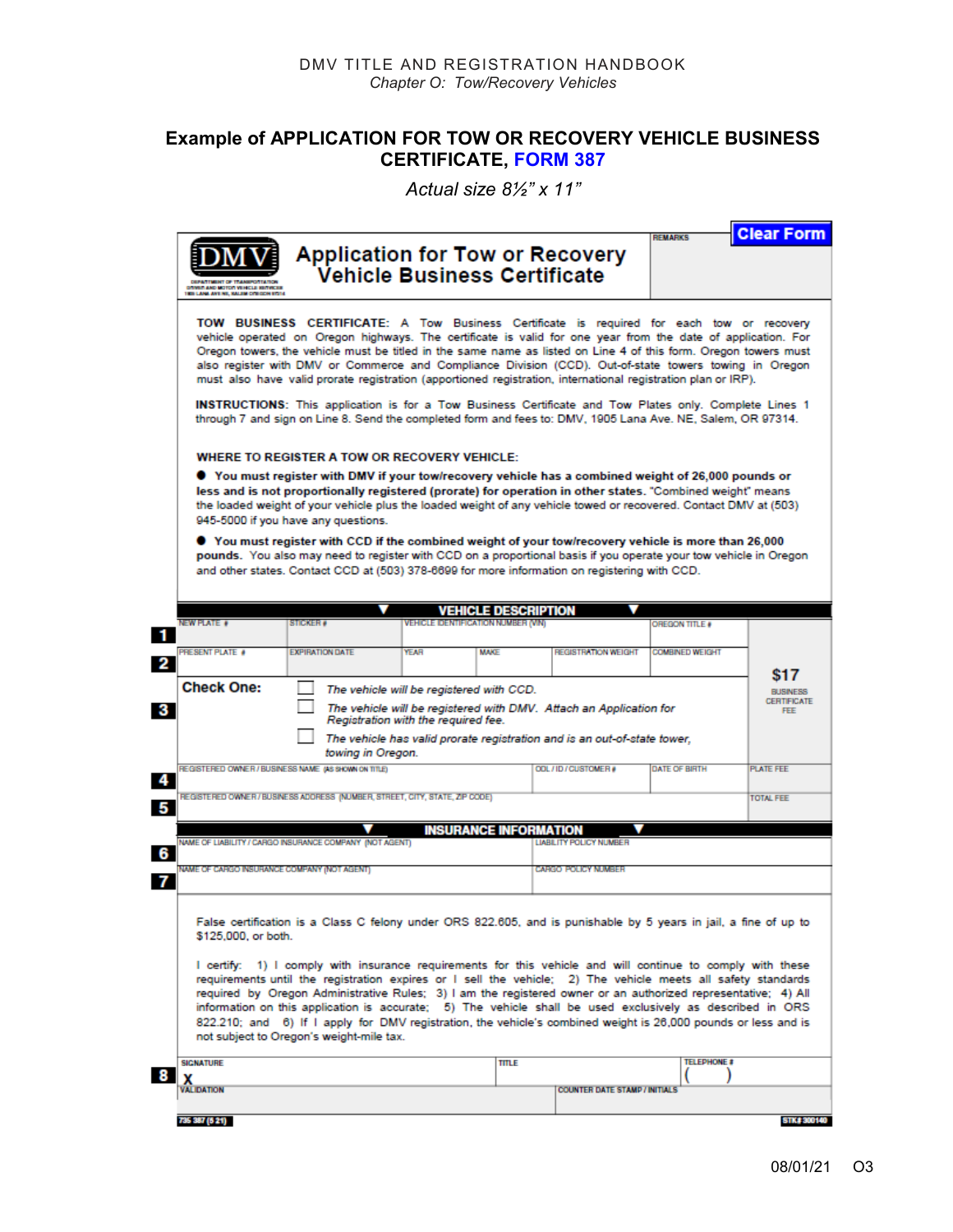### **Determining how to register tow/recovery vehicles**

Tow/recovery vehicles with a **combined** weight over 26,000 pounds are subject to the Oregon weight-mile tax and must register with CCD. If the combined weight is 26,000 pounds or less, the vehicle is not subject to the tax and must be registered with DMV. (Prorating a vehicle is an option the customer has whether the vehicle is subject to the weight-mile tax or not.)

DMV registration fees are based on **registration** weight and not **combined** weight. Therefore, when determining whether the vehicle needs to be registered with DMV or CCD, the combined weight must first be determined.

Any questions concerning CCD or prorate requirements should be addressed to ODOT Commerce and Compliance Division, 550 Capitol St. NE, Salem OR 97310. The phone number is **(503) 378-6699**.

### **Registration weight for tow/recovery vehicles**

To determine whether to register with DMV or CCD and to determine registration weight, use the following information:

COMBINED WEIGHT is the empty weight of all vehicles in a combination plus the weight of the load carried on that combination of vehicles.

REGISTRATION WEIGHT of a tow vehicle is the weight of the tow truck equipped for service. Do not include the weight of the vehicle being towed unless the tow vehicle is towing a "heavy trailer." (A "heavy trailer" is a trailer which has a loaded weight of more than 8,000 pounds. "Heavy trailer" does not include campers, travel trailers, special use trailers, or fixed load vehicles.) If the tow vehicle is towing in excess of its registration weight, a registration weight trip permit is needed.

There is one situation where the weight of the trailer and its load is not included in the registration weight of the tow/recovery vehicle, nor would a registration weight trip permit be required. This is when the tow/recovery vehicle is towing a truck and trailer combination, the truck being towed is currently registered, and the registration weight of the trailer and trailer load is included in that truck's registration weight.

### **Certificate fees**

All tow/recovery vehicles must have a tow business certificate. The fee for the business certificate is \$17 and is renewed annually. See [Chapter M](https://www.oregon.gov/ODOT/DMV/docs/VTRH/Chapter_M.pdf) regarding additional registration fees.

### **Plates issued and plate fees**

Tow/recovery vehicles, including prorated tow/recovery vehicles, are issued plates with a "TW" prefix. All "TW" plates are issued from DMV headquarters in Salem.

The plate fee is charged each time a tow plate is issued to vehicles registered with DMV or CCD. The plate fee and a replacement plate fee are charged for all tow replacement plates issued. See [Chapter M](https://www.oregon.gov/ODOT/DMV/docs/VTRH/Chapter_M.pdf) regarding plate fees.